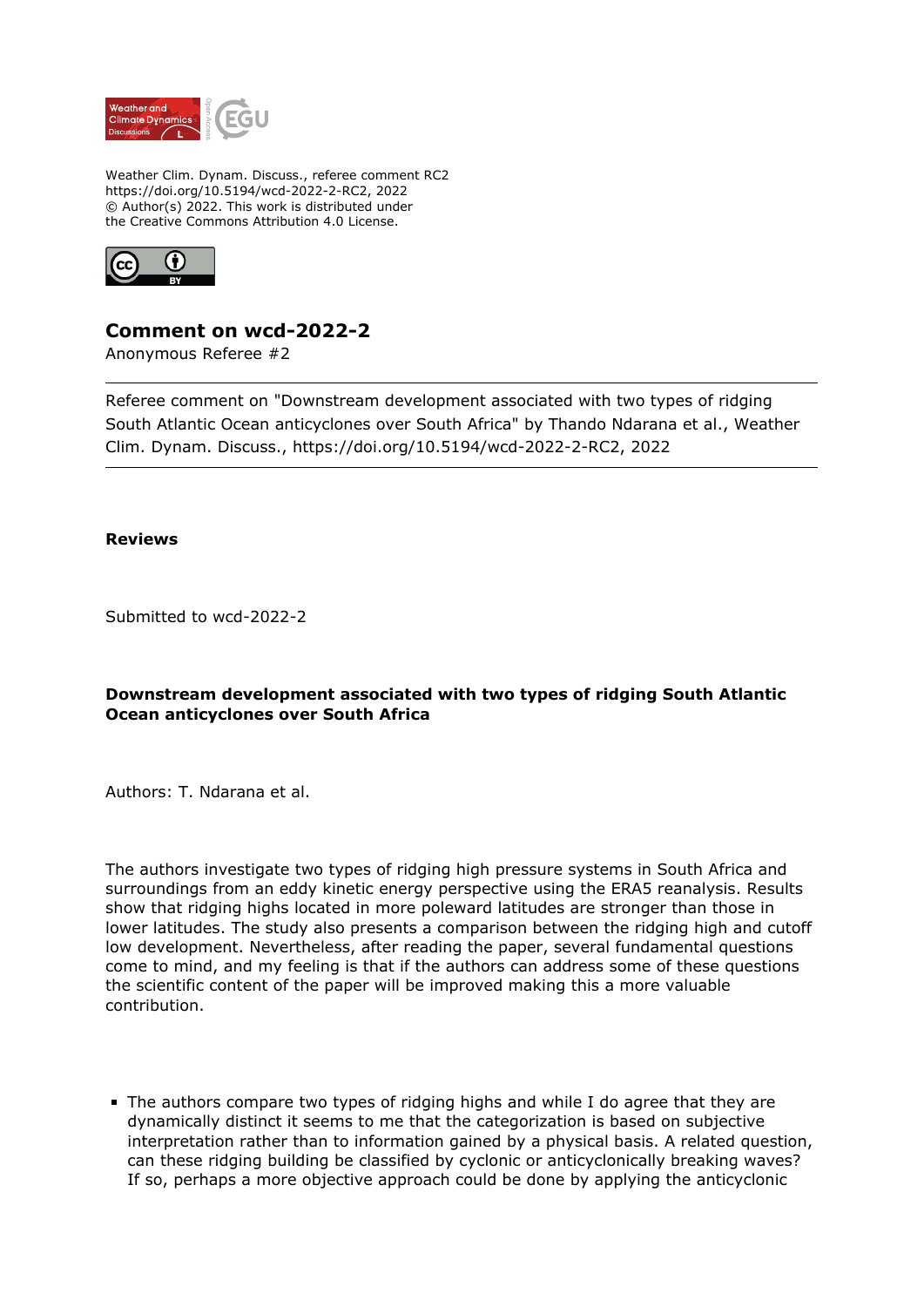and cyclonic types (LC1 vs. LC2 paradigm). Maybe this is not the goal of the study, but then the motivation for examining the differences between the two types of ridging highs should be mentioned explicitly in the Introduction. Even the authors refer to their previous paper, the main differences between the two types of highs need to be clearly mentioned and why this classification is important.

- Another question is whether the ridging process may be induced by the South African topography. Presumably these types of ridging highs might be affected by topographic Rossby waves, and to me this could be mentioned in the manuscript.
- The paper does not discuss the possible contribution of diabatic processes to the ridging process. As mentioned by the authors, the vertical motion is significant in the type-S highs, in particular the downward motion, thus inducing eddy kinetic energy creation or destruction via baroclinic conversion. Diabatic processes are part of the eddy available potential energy (EAPE) budget, and EAPE is converted into eddy kinetic energy by baroclinic conversion. Thus, eddy kinetic energy can be indirectly enhanced by diabatic processes if these provide sufficient EAPE. Diabatic processes such as latent heating and radiative cooling are known to play an important for the evolution of mid- to upperlevel atmospheric systems and these may contribute the development of ridging highs. Even though the accuracy of diabatic profiles is susceptible to errors in reanalysis, being more easily dealt in numerical models, I think this point should be discussed in the paper.
- Could quantify the relative contribution of each energetic term for the ridging phenomenon. More quantitative evidence of each mechanism (ageostrophic geopotential flux, baroclinic and barotropic conversions, etc) could provide a more comprehensive view of the contribution of each energetic term to the ridging highs through their life cycle. Also, it would be worth including upper-level winds or geopotential height fields to the composites for allowing a clear view of ridges and troughs.

#### **Minor comments**

Line 24: It should mention what level these quasi-stationary anticyclonic circulation occurs.

Line 60: Can explicitly state which "these waves" are.

Line 116: Add (Figure 1) after "During the first stage"

Line 167: This is not entirely true, other studies have already focused on the vertical profile of eddy kinetic energy, such as Rivière et al. (2015) and Pinheiro et al. (2021).

Rivière, G., Arbogast, P., & Joly, A. (2015). Eddy kinetic energy redistribution within windstorms Klaus and Friedhelm. *Quarterly Journal of the Royal Meteorological Society*, *141*(688), 925-938.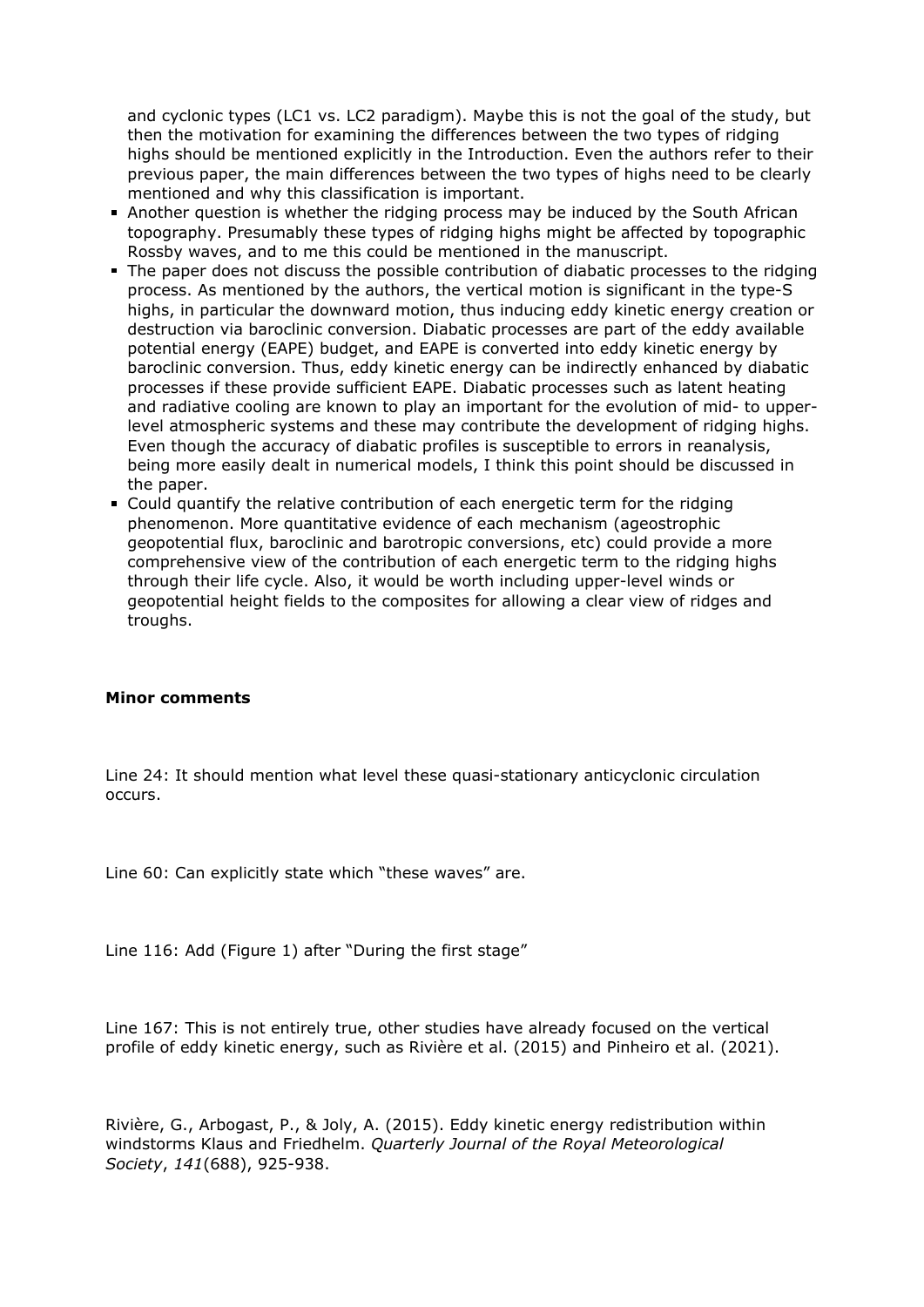Pinheiro, H. R., Hodges, K. I., Gan, M. A., Ferreira, S. H., & Andrade, K. M. (2021). Contributions of downstream baroclinic development to strong Southern Hemisphere cutâ□□off lows. *Quarterly Journal of the Royal Meteorological Society*.

Line 176: How is  $t = 0$  defined, would it be when the condition is firstly satisfied in the domain? This needs to be described in the methods and/or in the beginning of the discussion. Also, it's a bit confusing to present positive and negative values together, are these observed at different times?

Line 181: Does "The latter" refer to meridional perturbation velocity? Please mention the referred variable.

Line 186: baroclinic conversion reaches its maximum at lower levels, thus it does not explain the maximum tendency of kinetic energy near 250 hPa.

Lines 190-191: Figures 2h shows that the negative baroclinic conversion (ascending) maximizes at a higher level than the positive counterparts (descending), is there a physical explanation for this?

Line 191-192: The sentence that starts with "The ageostrophic geopotential flux has been shown…"seems to be disconnected from the rest of the paragraph or perhaps something is missing.

Line 223: Are these eddy kinetic energy centers computed vertically or at 1000 hPa, why don't these centers match the maximum 1000-hPa eddy kinetic energy shown in shaded in Fig. 3? The authors do not mention if the Ke centers (namely I, II and III) are vertically integrated quantities as sometimes the energetics are referred to a single pressure level. After reading the paper, I assume these are integrated average fields, but nowhere is mentioned which levels are used for.

Line 232: replace "The latter" with "The centre II"

Line 297: In Fig. 6 it is not clear to me if the time lags coincide for all kinetic energy centers, I mean, does T=0 for center occur at the same time as that for center II? This is important for the correct interpretation.

Line 376: Please check if all fields are at 250 hPa as the caption of Fig. 9 says there are fields at the surface.